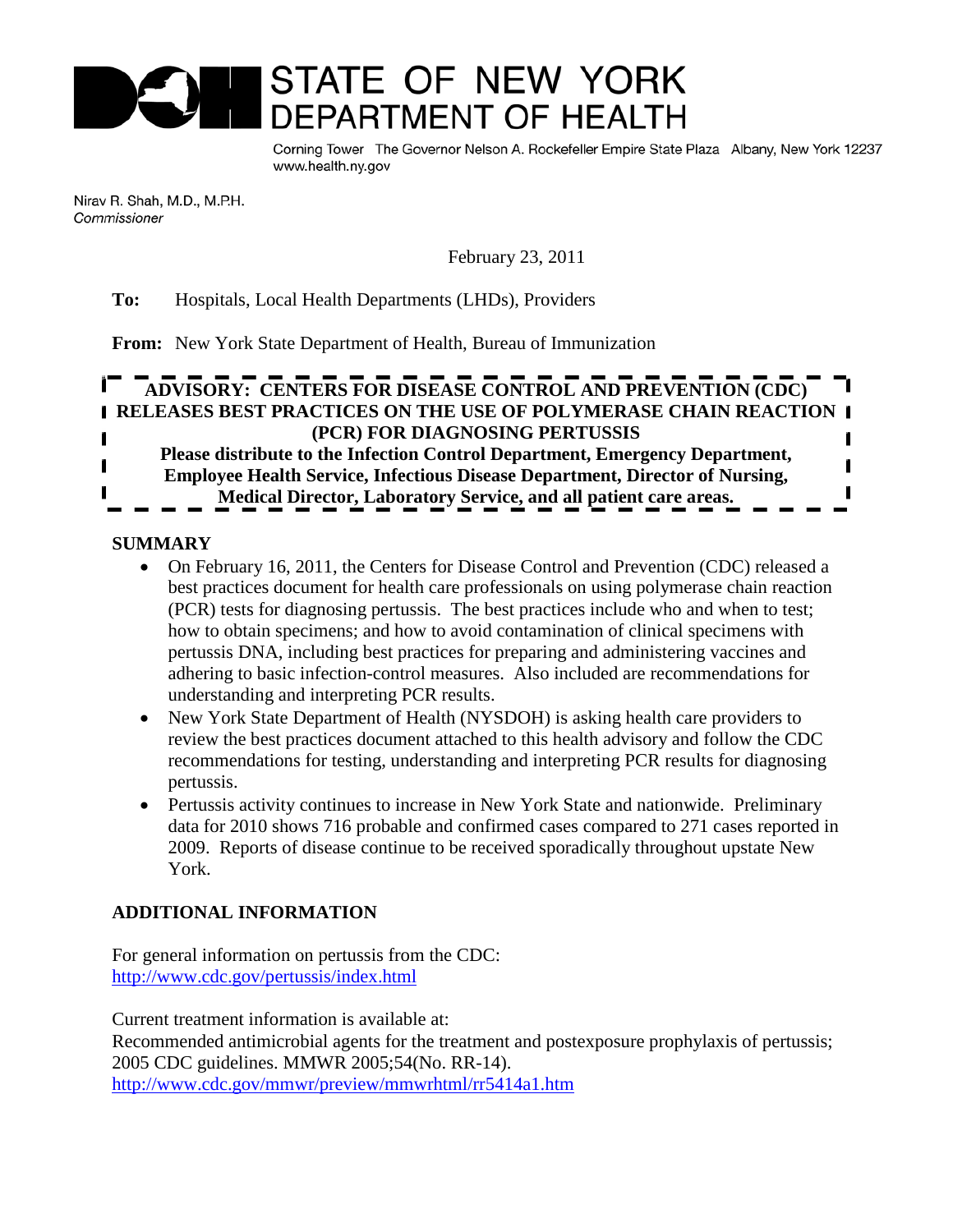The following vaccine recommendations are available:

• Updated recommendations for use of tetanus toxoid, reduced diphtheria toxoid and acellular pertussis (Tdap) vaccine from the Advisory Committee on Immunization Practices.

[http://www.cdc.gov/mmwr/preview/mmwrhtml/mm6001a4.htm?s\\_cid=mm6001a4\\_w](http://www.cdc.gov/mmwr/preview/mmwrhtml/mm6001a4.htm?s_cid=mm6001a4_w)

• Pertussis vaccination: Use of acellular pertussis vaccines among infants and young children. Recommendations of the Advisory Committee on Immunization Practices (ACIP).

<http://www.cdc.gov/mmwr/PDF/rr/rr4607.pdf>

- Preventing tetanus, diphtheria, and pertussis among adults; use of tetanus toxoid, reduced diphtheria toxoid and acellular pertussis vaccines: recommendations of the Advisory Committee on Immunization Practices (ACIP) and recommendation of ACIP, supported by the Healthcare Infection Control Practices Advisory Committee (HICPAC), for use of Tdap among health care personnel. <http://www.cdc.gov/mmwr/PDF/rr/rr5517.pdf>
- Preventing tetanus, diphtheria, and pertussis among adolescents; use of tetanus toxoid, reduced diphtheria toxoid and acellular pertussis vaccines: recommendations of the Advisory Committee on Immunization Practices (ACIP). <http://www.cdc.gov/mmwr/PDF/rr/rr5503.pdf>

For further information, please contact your local health department or your regional New York State Department of Health Bureau of Immunization representative at the following:

716-847-4385 Syracuse: Rochester: 585-423-8014

Troy: 518-408-5278

# **Western Regional Office**<br>Buffalo: 716-847-4385 **Central New York Regional Office**<br>Syracuse: 315-477-8164

# **Capital District Regional Office Metropolitan Area Regional Office**

| New Rochelle:  | 914-654-4995 |
|----------------|--------------|
| Central Islip: | 631-851-3081 |
| Monticello:    | 845-794-2045 |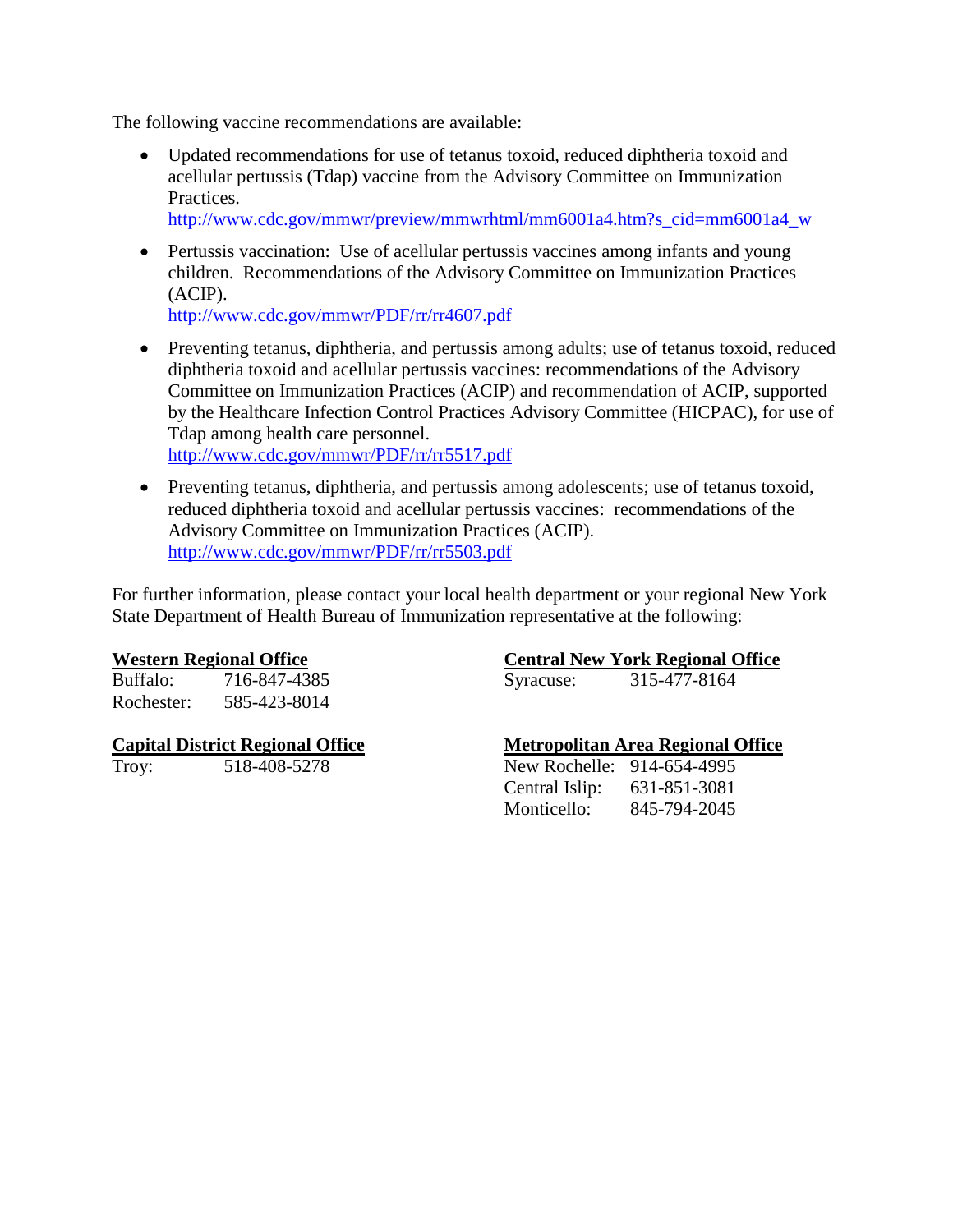# This is an official CDC HAN Info Service Message

Distributed via the HAN Info Service February 16, 2011, 11:30 EST (11:30 AM EST) HANINFO-000319-2011-02-16-UPD-N

# Best Practices for Health Care Professionals on the Use of Polymerase Chain Reaction (PCR) for Diagnosing Pertussis

*Summary: With the continuing resurgence of pertussis, health care professionals will likely see more patients with suspected pertussis. Proper testing criteria, timing of testing, specimen collection techniques, protocols for avoiding specimen contamination, and appropriate interpretation of test results are all necessary to ensure that Polymerase Chain Reaction (PCR) reliably informs patient diagnosis. PCR is an important tool for timely diagnosis of pertussis and is increasingly available to clinicians. PCR is a molecular technique used to detect DNA sequences of the Bordetella pertussis bacterium and unlike culture does not require viable (live) bacteria present in the specimen. Despite this advantage, PCR can give results that are falsely-negative or falsely-positive. The following compilation of best practices is intended to help health care professionals optimize the use of PCR testing for pertussis by avoiding some of the more common pitfalls leading to inaccurate results.*

# **Recommendations for Testing**

#### *Whom should you test?*

**Only patients with signs and symptoms consistent with pertussis should be tested by PCR to confirm the diagnosis.** For guidance in distinguishing signs and symptoms of pertussis from those of other conditions, see [http://www.cdc.gov/pertussis/clinical/features.html.](http://www.cdc.gov/pertussis/clinical/features.html) Testing asymptomatic persons should be avoided as it increases the likelihood of obtaining falsely-positive results. Asymptomatic close contacts of confirmed cases should **not** be tested and testing of contacts should **not** be used for post-exposure prophylaxis decisions.

### *When should you test?*

 $\overline{a}$ 

**When possible, you should test patients for pertussis during the first 3 weeks of cough** when bacterial DNA is still present in the nasopharynx, because after the fourth week of cough, the amount of bacterial DNA rapidly diminishes, increasing the risk of obtaining falsely-negative results by PCR. For more information on diagnostic testing, see [http://www.cdc.gov/pertussis/clinical/diagnostic-testing/diagnosis-confirmation.html.](http://www.cdc.gov/pertussis/clinical/diagnostic-testing/diagnosis-confirmation.html)

Also, PCR testing after 5 days of antibiotic use is unlikely to be of benefit, because PCR testing following antibiotic therapy also can result in falsely-negative findings, although the exact duration of positivity following antibiotic use is not well understood.

#### *How should you obtain specimens?*

**You should obtain specimens for PCR by aspiration or swabbing the posterior nasopharynx**, rather than by throat swabs or anterior nasal swabs which both have unacceptably low rates of DNA recovery and should therefore **not** be used for pertussis diagnosis. For more information, see [http://www.cdc.gov/pertussis/clinical/diagnostic-testing/specimen-collection.html.](http://www.cdc.gov/pertussis/clinical/diagnostic-testing/specimen-collection.html)

*What should you do to avoid contamination of clinical specimens with pertussis DNA?* **Some pertussis vaccines<sup>1</sup> have been found to contain PCR-detectable** *B. pertussis* **DNA. Environmental sampling has identified** *B. pertussis* **DNA from these vaccines in clinic environments.**

<sup>&</sup>lt;sup>1</sup> Vaccines shown to contain PCR-detectable DNA include Pentacel®, Daptacel®, and Adacel®. Leber A et al. Detection of *Bordetella pertussis* DNA in Acellular Vaccines and in Environmental Samples from Pediatric Physician Offices, in 2010 Interscience Conference on Antimicrobial Agents and Chemotherapy (ICAAC): Boston, USA.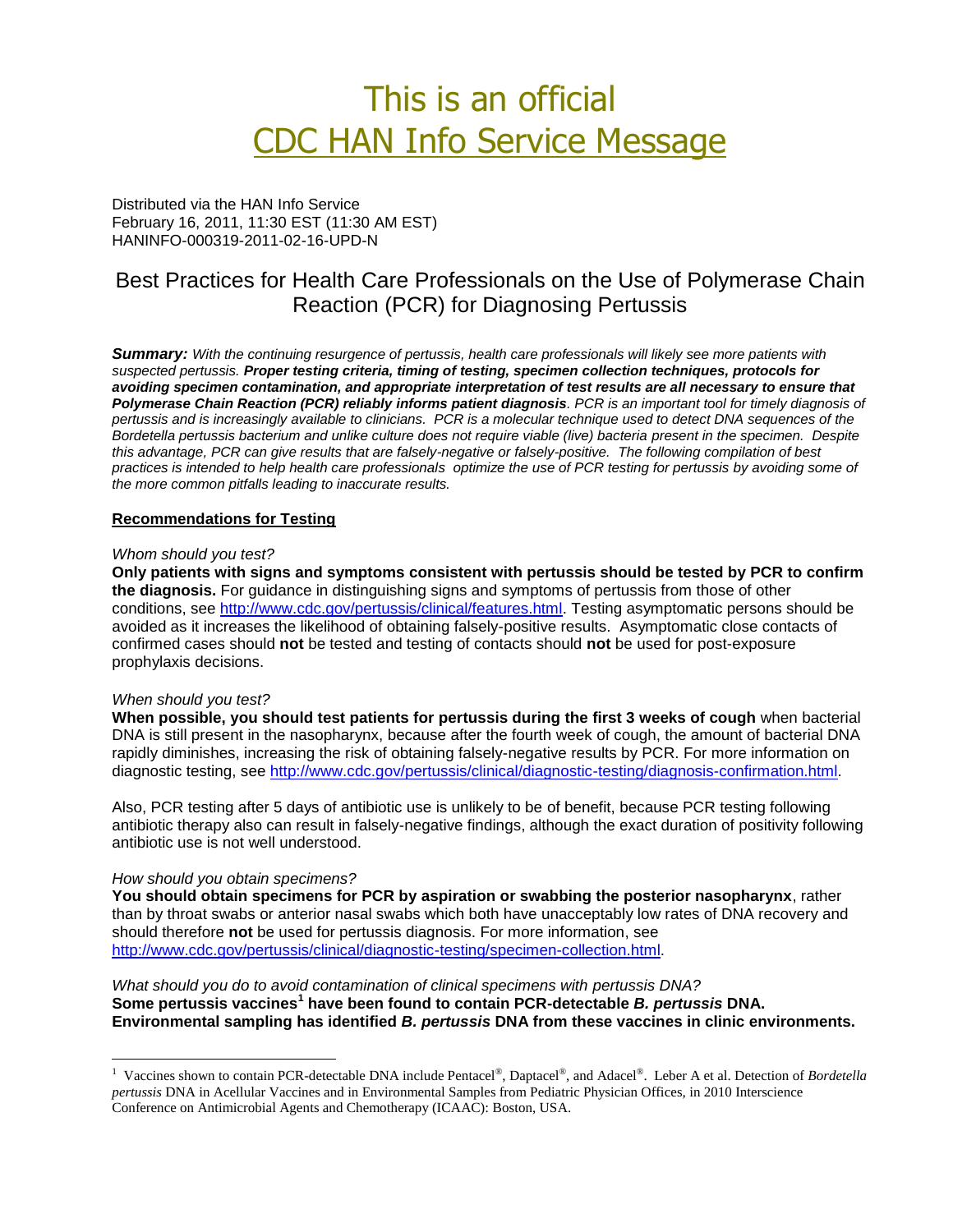**While DNA in the vaccines does not impact the safety or immunogenicity, accidental transfer of the DNA from environmental surfaces to a clinical specimen can result in specimen contamination and falsely-positive results.** If health care professionals adhere to good practices, there is no need to switch vaccines. Clinicians should adhere to the following vaccine preparation and administration best practices and basic infection-control measures, to prevent cross-contamination.

## *Best Practices for Preparing and Administering Vaccines*

Prepare and administer vaccines in areas separate from pertussis specimen collection because doing so may reduce the opportunity for cross contamination of clinical specimens.

Take care to avoid contamination of surfaces when preparing and administering vaccines. *Adherence to Basic Infection-control Measures*

- Wearing clean gloves immediately before and during specimen collection or vaccine preparation and administration with immediate disposal of gloves after the procedure, and
- Cleaning clinic surfaces using a 10% bleach solution to reduce the amount of nucleic acids in the clinic environment.

The use of liquid transport media likely also contributes to falsely-positive results from contaminant DNA. When using liquid transport media, DNA that is accidentally transferred from hands to the swab shaft can be washed off into the liquid medium which freely circulates around the transport tube; this liquid is later extracted to obtain DNA for PCR testing. Use of a semisolid or non-liquid transport media or transport of a dry swab without media should prevent contaminant DNA on the swab shaft from reaching the part of the specimen that is later extracted. If using liquid transport medium, the swab stick should be handled with care and only above the red line or indentation which marks where the shaft is snapped off after insertion into the medium. Performing NP aspiration rather than swabbing the NP may also prevent contamination from occurring as the aspirate kit (syringe or bulb style) is a closed system at the point of specimen collection.

## **Recommendations, Understanding and Interpreting PCR Results**

PCR assays for pertussis are not standardized across clinical laboratories. Testing methods, DNA targets used, and result interpretation criteria vary, and laboratories do not use the same cutoffs for determining a positive result. With PCR, high cycle threshold (Ct) values indicate low levels of amplified DNA; for pertussis, these values may still indicate infection but can also be the result of specimens contaminated with DNA from the environment at the time of specimen collection. Clinical laboratories might report high Ct values as any of the following: positive, detected, indeterminate, or equivocal. In addition, most clinical laboratories use a single target PCR for IS*481*, which is present in multiple copies in *B. pertussis* and in lesser quantities in *B. holmesii* and *B. bronchiseptica*. Because this DNA sequence is present in multiple copies, IS*481* is especially susceptible to falsely-positive results. Use of multiple targets may improve specificity of PCR assays for pertussis. **Clinicians are encouraged to inquire about which PCR target or targets are used by their laboratories. Interpretation of PCR results, especially those with high Ct values, should be done in conjunction with an evaluation of signs and symptoms and available epidemiological information.** 

### **For more information:**

- For the entire guidance on PCR best practices in diagnosing pertussis, see <http://www.cdc.gov/pertussis/clinical/diagnostic-testing/diagnosis-pcr-bestpractices.html>
- For distinguishing clinical features of pertussis, see [http://www.cdc.gov/pertussis/clinical/features.html.](http://www.cdc.gov/pertussis/clinical/features.html)
- For more information on diagnostic testing, see [http://www.cdc.gov/pertussis/clinical/diagnostic](http://www.cdc.gov/pertussis/clinical/diagnostic-testing/index.html)[testing/index.html.](http://www.cdc.gov/pertussis/clinical/diagnostic-testing/index.html)
- CDC's toll-free information line, 800-CDC-INFO (800-232-4636) TTY: (888) 232-6348, is available 24 hours a day, every day.

### **Categories of Health Alert messages:**

 $\overline{a}$ 

| Health Alert  | conveys the highest level of importance; warrants immediate action or attention.                                              |
|---------------|-------------------------------------------------------------------------------------------------------------------------------|
|               | <b>Health Advisory</b> provides important information for a specific incident or situation; may not require immediate action. |
| Health Update | provides updated information regarding an incident or situation; unlikely to require immediate action.                        |

\_\_\_\_\_\_\_\_\_\_\_\_\_\_\_\_\_\_\_\_\_\_\_\_\_\_\_\_\_\_\_\_\_\_\_\_\_\_\_\_\_\_\_\_\_\_\_\_\_\_\_\_\_\_\_\_\_\_\_\_\_\_\_\_\_\_\_\_\_\_\_\_\_\_\_\_\_\_\_\_\_\_\_\_